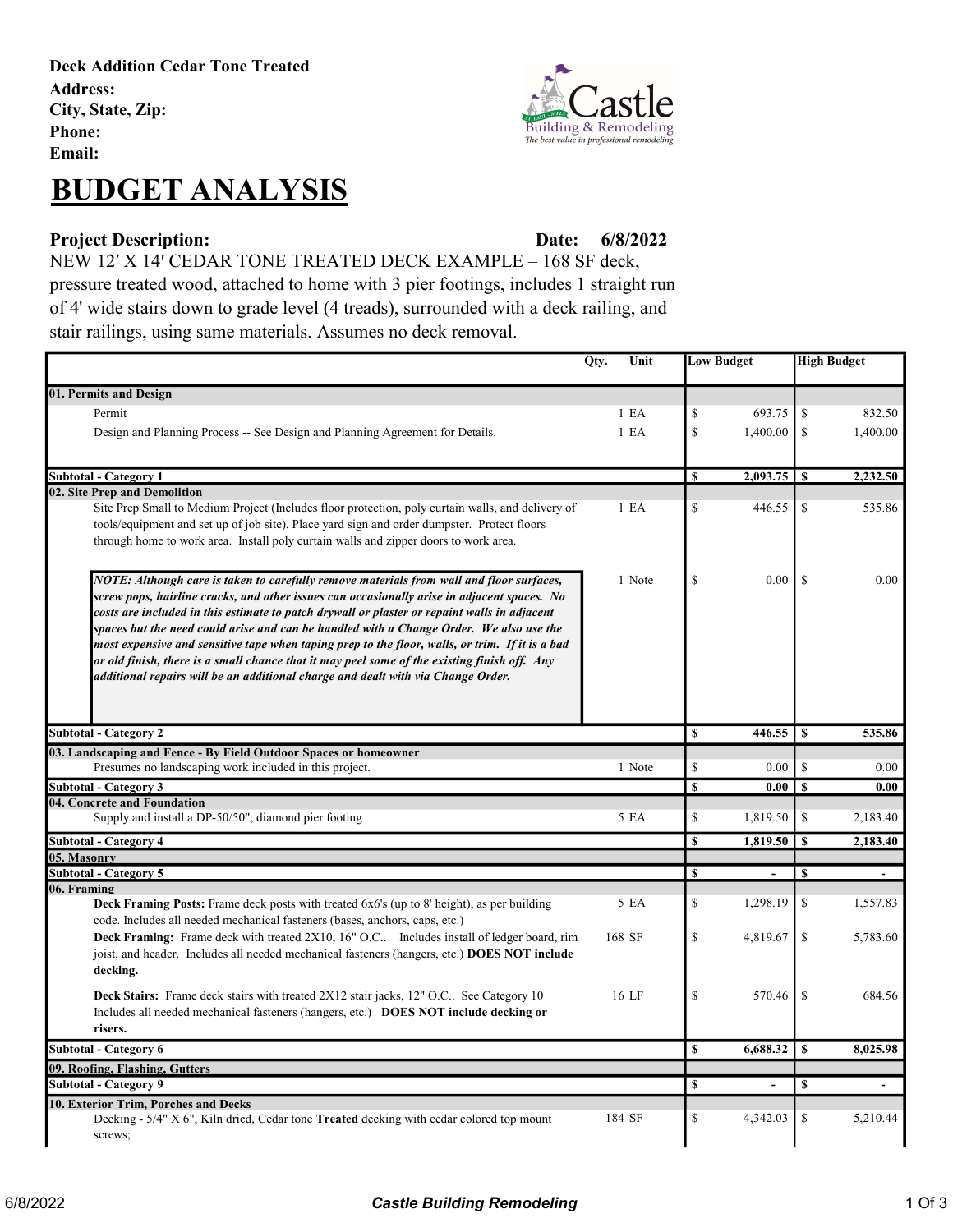| Skirting/stair riser - Kiln dried, Cedar tone Treated 1X10 skirting around the perimeter of the<br>64 LF                                                                                                                                                                                                                                                      | \$       |                          |               | 1,803.80                 |
|---------------------------------------------------------------------------------------------------------------------------------------------------------------------------------------------------------------------------------------------------------------------------------------------------------------------------------------------------------------|----------|--------------------------|---------------|--------------------------|
| framing and stair risers.                                                                                                                                                                                                                                                                                                                                     |          |                          |               |                          |
| Railing - Cedar tone treated - Includes: 4X4 newel posts, vertical 2X4 top and bottom supports<br>44 LF<br>with a $5/4$ X 6 top cap. 2X2 spindles                                                                                                                                                                                                             | \$       | 2,867.44                 | \$            | 3,440.92                 |
| <b>Subtotal - Category 10</b>                                                                                                                                                                                                                                                                                                                                 | \$       | 8,712.64                 | $\mathbf{s}$  | 10,455.16                |
| 11. Siding, Soffit, and Fascia                                                                                                                                                                                                                                                                                                                                |          |                          |               |                          |
| <b>Subtotal - Category 11</b>                                                                                                                                                                                                                                                                                                                                 | S        |                          | \$            |                          |
| 12. Exterior Doors and Trim                                                                                                                                                                                                                                                                                                                                   |          |                          |               |                          |
| <b>Subtotal - Category 12</b>                                                                                                                                                                                                                                                                                                                                 | \$       | $\blacksquare$           | \$            | $\overline{\phantom{a}}$ |
| 13. Windows                                                                                                                                                                                                                                                                                                                                                   |          |                          |               |                          |
| Subtotal - Category 13                                                                                                                                                                                                                                                                                                                                        | \$       | $\blacksquare$           | \$            | $\blacksquare$           |
| 14. Plumbing<br><b>Subtotal - Category 14</b>                                                                                                                                                                                                                                                                                                                 | \$       |                          | \$            |                          |
| <b>15. HVAC</b>                                                                                                                                                                                                                                                                                                                                               |          |                          |               |                          |
| <b>Subtotal - Category 15</b>                                                                                                                                                                                                                                                                                                                                 | \$       |                          | S             |                          |
| 16. Electrical                                                                                                                                                                                                                                                                                                                                                |          |                          |               |                          |
| <b>Subtotal - Category 16</b>                                                                                                                                                                                                                                                                                                                                 | \$       |                          | \$            |                          |
| 17. Insulation                                                                                                                                                                                                                                                                                                                                                |          |                          |               |                          |
| <b>Subtotal - Category 17</b>                                                                                                                                                                                                                                                                                                                                 | \$       | $\blacksquare$           | \$            | $\sim$                   |
| 18. Drvwall                                                                                                                                                                                                                                                                                                                                                   |          |                          |               |                          |
| <b>Subtotal - Category 18</b><br>19. Tile and Stone                                                                                                                                                                                                                                                                                                           | <b>S</b> |                          | S             |                          |
| <b>Subtotal - Category 19</b>                                                                                                                                                                                                                                                                                                                                 | <b>S</b> | $\overline{a}$           | \$            |                          |
| 20. Millwork, Doors, Hardware                                                                                                                                                                                                                                                                                                                                 |          |                          |               |                          |
| <b>Subtotal - Category 20</b>                                                                                                                                                                                                                                                                                                                                 | \$       | $\overline{a}$           | \$            | $\overline{\phantom{a}}$ |
| 21. Cabinetry, Countertops and Appliances                                                                                                                                                                                                                                                                                                                     |          |                          |               |                          |
| <b>Subtotal - Category 21</b>                                                                                                                                                                                                                                                                                                                                 | <b>S</b> | $\overline{\phantom{a}}$ | \$            | $\overline{\phantom{a}}$ |
| 22. Specialties                                                                                                                                                                                                                                                                                                                                               |          |                          |               |                          |
| <b>Subtotal - Category 22</b>                                                                                                                                                                                                                                                                                                                                 | \$       | $\blacksquare$           | \$            | $\blacksquare$           |
| 23. Flooring<br><b>Subtotal - Category 23</b>                                                                                                                                                                                                                                                                                                                 | \$       |                          |               |                          |
| 24. Painting and Decorating                                                                                                                                                                                                                                                                                                                                   |          | $\overline{\phantom{a}}$ | \$            | $\blacksquare$           |
| Subtotal - Category 24                                                                                                                                                                                                                                                                                                                                        | \$       |                          | \$            |                          |
| 25. Clean Up and Debris Removal                                                                                                                                                                                                                                                                                                                               |          |                          |               |                          |
| Disposal and clean-up - remove all site prep, wipe down and broom sweep area. Haul all extra<br>1 E A<br>material off site.                                                                                                                                                                                                                                   | \$       | 352.80                   | <sup>\$</sup> | 423.36                   |
| Minneapolis daily street use permit for dumpster - Charged per 30 days. If dumpster can be<br>$1 \text{ MO}$<br>placed on driveway or lawn this can cost can be saved.<br>NOTE: If the dumpster is required to be moved for plowing or street cleaning, there will be<br>additional charges for moving it and replacing it after the street work is complete. | \$       | 80.00                    | <sup>\$</sup> | 80.00                    |
| <b>DUMPSTER NOTE:</b> If the dumpster is placed on the street, and the city calls a snow<br>0 E <sub>A</sub><br>emergency or street cleaning, there will be an additional \$200 charge per move or violation via a<br>change order. Sometimes it will get moved, sometimes it will just get fined. The charge is the<br>same either way.                      | \$       | 0.00                     | -S            | 0.00                     |
| 20 Yard roll-off dumpster - 10 ton maximum NOTE: for 30 days only. Use line above for<br>1 E <sub>A</sub><br>estimated days over 30 days                                                                                                                                                                                                                      | \$       | 418.75                   | -S            | 502.50                   |
| Regular portable restroom (one month)<br>1 E A<br>NOTE: This cost can be saved if home owner is ok with making a bathroom in the house<br>available to Castle and it's trade partners                                                                                                                                                                         | \$       | 212.50                   | \$            | 255.00                   |
| <b>Subtotal - Category 25</b>                                                                                                                                                                                                                                                                                                                                 | \$       | 1,064.05                 | <sup>\$</sup> | 1,260.86                 |
| <b>Project Subtotal</b>                                                                                                                                                                                                                                                                                                                                       | \$       | 20,844.81                | <sup>\$</sup> | 24,693.77                |
| 26. Designer Oversight & Project Management                                                                                                                                                                                                                                                                                                                   | \$       | 2,397.15                 | \$            | 2,876.58                 |
| 27. Overhead and Profit                                                                                                                                                                                                                                                                                                                                       | \$       | 3,439.39                 | \$            | 4,127.27                 |
| <b>Grand Total**</b>                                                                                                                                                                                                                                                                                                                                          | \$       | 26,681.35                | -S            | 32,017.62                |
| MN License # BC005657                                                                                                                                                                                                                                                                                                                                         |          |                          |               |                          |

 $\mathsf{l}$